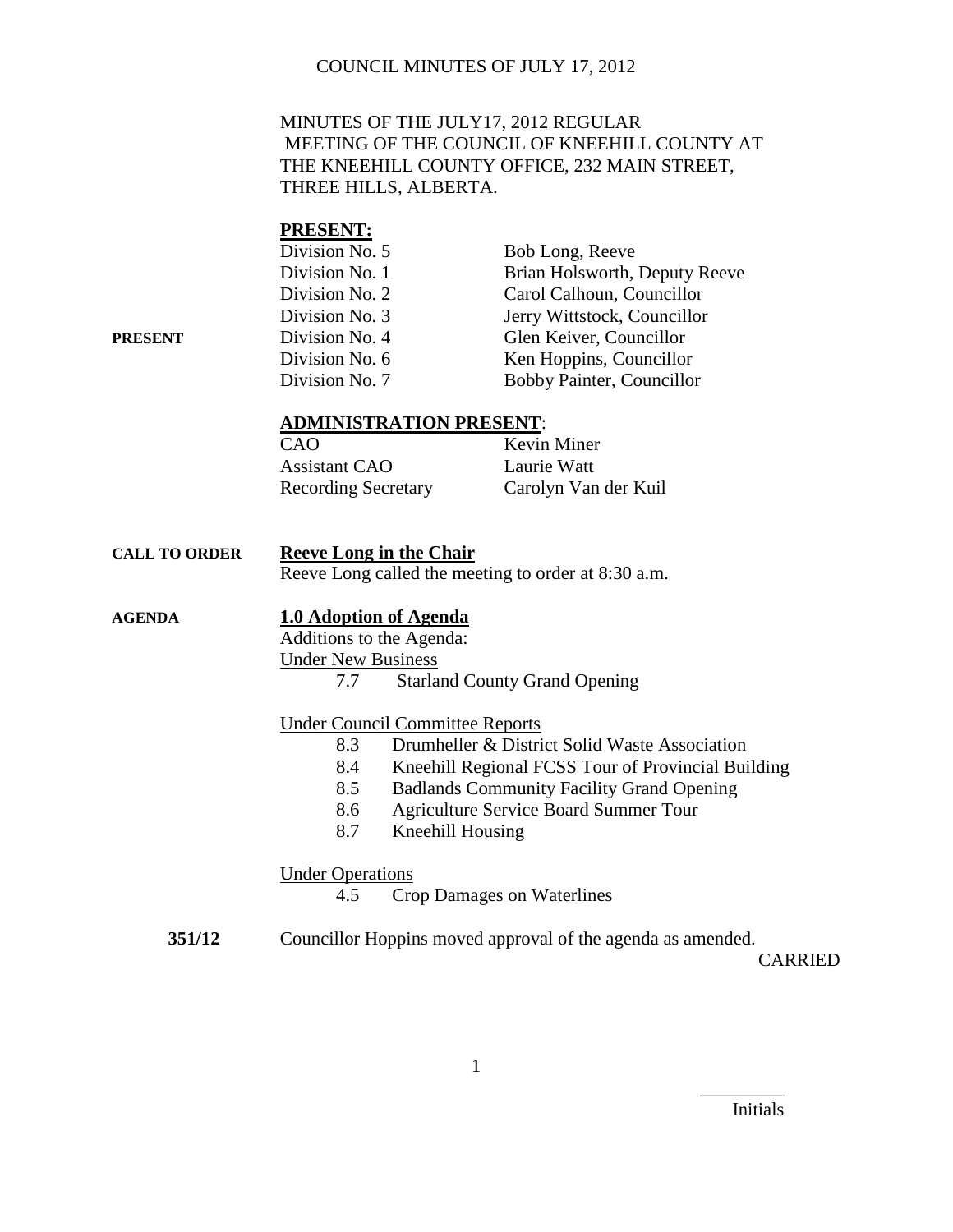## **MINUTES 2.0 Minutes 2.1 Approval of the June 26, 2012 Regular Meeting Minutes 352/12** Councillor Calhoun moved approval of the June 26, 2012 Council Meeting minutes, as presented.

CARRIED

## **6.0 Business from the Previous Minutes URB REC OPER FUND 6.1 Urban Recreation Operating Funds**

**353/12** Councillor Calhoun moved that Kneehill County issue cheques in the amount of \$10.00 per capita based on the census numbers provided by Alberta Municipal Affairs 2011 municipal census and population list for each urban municipality with the funds to come from the strategic planning reserve.

## CARRIED

**354/12** Councillor Hoppins moved to have Reeve Long or designate attend each Urban Municipality Council Meeting to deliver the Urban Recreation Operating Funds cheques.

CARRIED

## **FRNDS OF TROVAL 6.2 Friends of Tro-Val Funding**

- **355/12** Councillor Hoppins moved to have Kneehill County contribute a total amount of \$30,000 (thirty thousand dollars) distributed over the next three years at \$10,000 (ten thousand) per year and that the Friends of Tro-Val have to match this donation which cannot be matched by grant money.
- **356/12** Councillor Calhoun moved a friendly amendment to Motion 355/12, that Kneehill County contribute a total amount of \$45,000 (forty five thousand dollars) distributed over the next three years at \$15,000 (fifteen thousand) per year, and that the friends of Tro-Val have to match this donation which cannot be matched by grant money, that the funds are used for equipment for the gymnasium not for the building and that the funding comes from the strategic planning budget.

A vote was taken on the amended motion.

#### CARRIED

| <b>NEW BUSINESS</b> | <b>7.0 New Business</b>                                                |
|---------------------|------------------------------------------------------------------------|
|                     | DREW BARNES MLA 7.1 Drew Barnes MLA Cypress-Medicine Hat               |
| 357/12              | Councillor Hoppins moved that Council direct Administration to provide |
|                     | Drew Barnes, MLA with acceptable dates for a meeting to discuss local  |
|                     | infrastructure and transportation needs in Kneehill County.            |
|                     |                                                                        |

CARRIED

Initials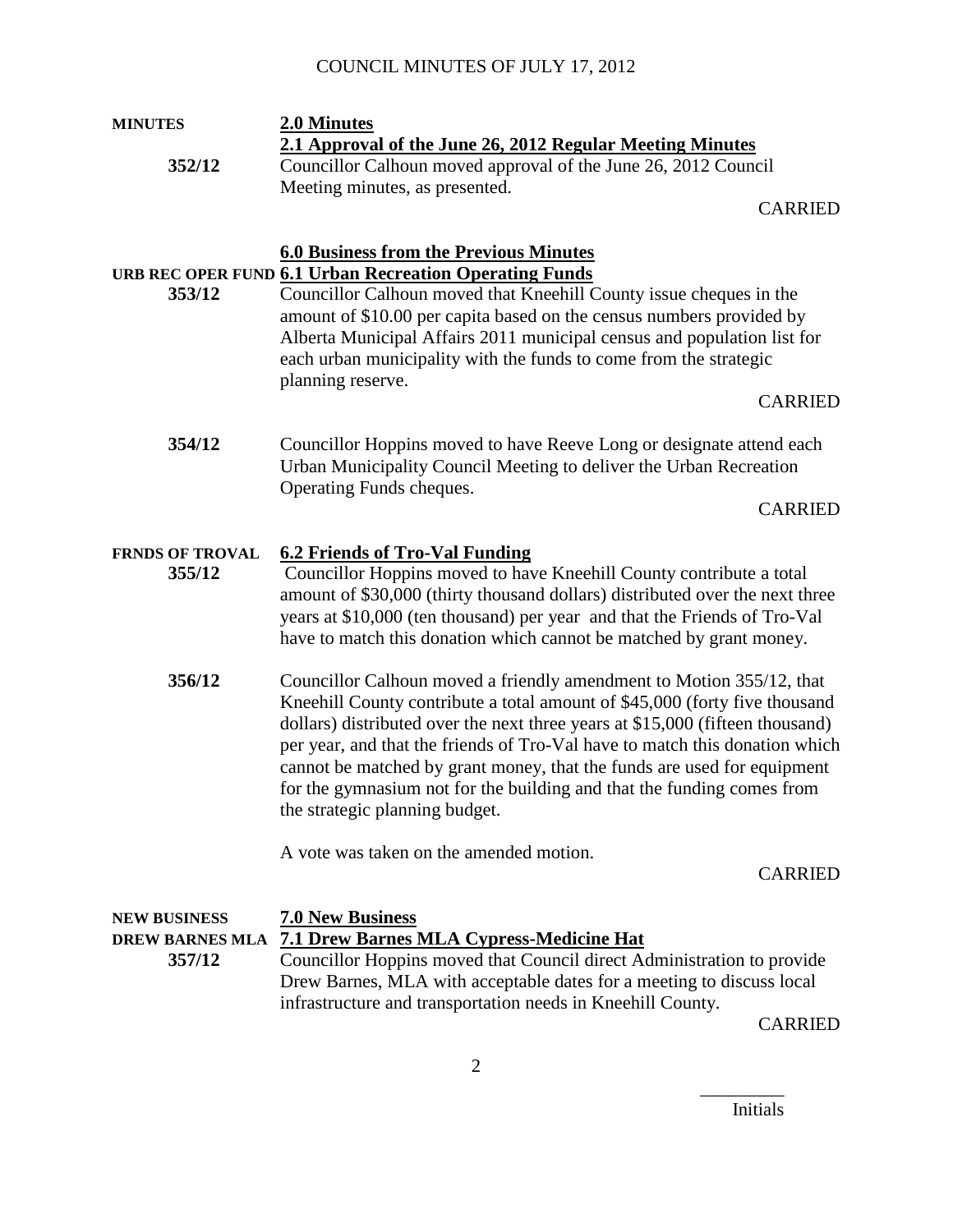Debi Moon, reporter for the Capital, entered the meeting at 8:58 a.m.

Pete McRae, Director of Operations entered the meeting at 8:58 a.m.

The meeting recessed from 9:01 a.m. until 9:10 a.m.

| <b>OPERATIONS</b>                               | <b>4.0 Operations</b>                                                                                                                                                                                                                                                                                                                                                                                                         |
|-------------------------------------------------|-------------------------------------------------------------------------------------------------------------------------------------------------------------------------------------------------------------------------------------------------------------------------------------------------------------------------------------------------------------------------------------------------------------------------------|
| <b>OPR SUMMARY</b>                              | <b>4.1 Operations Summary</b><br>Pete McRae presented the Operations Report comprised of Transportation<br>(Roads), Water and Miscellaneous updates. The following items were<br>also addressed:<br>Sunnyslope Water System - Ribbon Cutting Ceremony will take place<br>on August 28 <sup>th</sup> at the Linden North Reservoir Site at 3:00 p.m.                                                                           |
| 358/12                                          | Councillor Calhoun moved that Council receive the Operations<br>Summary report as presented.<br><b>CARRIED</b>                                                                                                                                                                                                                                                                                                                |
| <b>TRANSFER STN</b><br><b>REQUEST</b><br>359/12 | <b>4.2 Transfer Station request from Allan Ross Excavating</b><br>Reeve Long moved that Council direct Administration to send a letter to<br>the Town of Trochu to have them make a request to Kneehill County to<br>allow their contractor, Allan Ross Excavating, to dispose of the old<br>Apartment Building and the old TV Building rubble at the Kneehill<br>County Waste Disposal Site by Torrington.<br><b>CARRIED</b> |
| <b>H20 MODELING</b>                             | 4.4 Water Modeling Application – Mount Vernon WAS – Joe & June                                                                                                                                                                                                                                                                                                                                                                |
| 360/12                                          | <b>Kanderka</b><br>Councillor Calhoun moved that Council approves the connection<br>recommendation as presented.<br><b>CARRIED</b>                                                                                                                                                                                                                                                                                            |
| 361/12                                          | 11.0 In-Camera<br>Councillor Holsworth moved that Council go into In-Camera at 9:43 a.m.<br><b>CARRIED</b>                                                                                                                                                                                                                                                                                                                    |
|                                                 | Debi Moon, reporter for the Capital, left the meeting at this time.                                                                                                                                                                                                                                                                                                                                                           |
| 362/12                                          | Councillor Calhoun moved the meeting out of In-Camera at 10:00 a.m.<br><b>CARRIED</b>                                                                                                                                                                                                                                                                                                                                         |
|                                                 | Debi Moon, reporter for the Capital, returned to the meeting at this time.                                                                                                                                                                                                                                                                                                                                                    |

Initials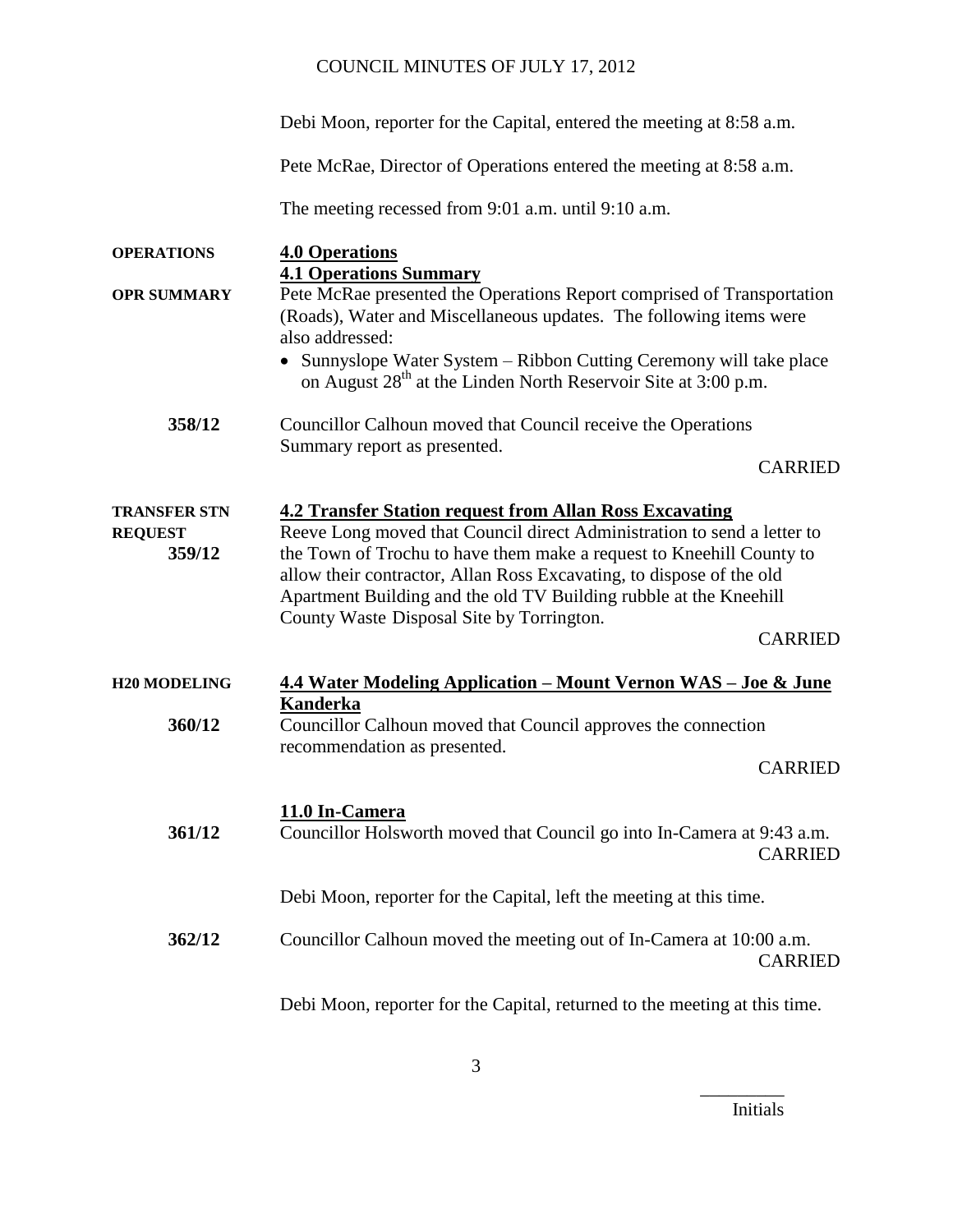| <b>OPERATIONS</b>                                                                              | <b>4.0 Operations Continued</b>                                                                                                                                                                                                                                         |
|------------------------------------------------------------------------------------------------|-------------------------------------------------------------------------------------------------------------------------------------------------------------------------------------------------------------------------------------------------------------------------|
| 363/12                                                                                         | ROADSIDE MOWING 4.3 Approval of Roadside Mowing RFP's<br>Councillor Calhoun moved that Council award JBK Oilfield Services the<br>2012 Roadside Mowing contract for \$40.00 per ditch mile from August 1,<br>2012 to October 31, 2012.                                  |
|                                                                                                | <b>CARRIED</b>                                                                                                                                                                                                                                                          |
|                                                                                                | <b>WTRLINE CROP DMG 4.5 Crop damages on Waterlines</b><br>Council discussed policy #13-18 regarding crop damage<br>compensation.                                                                                                                                        |
|                                                                                                | Pete McRae left the meeting at 10:14 a.m.                                                                                                                                                                                                                               |
|                                                                                                | The meeting recessed from 10:14 a.m. until 10:21 a.m.                                                                                                                                                                                                                   |
|                                                                                                | Mike Morton, Director of Finance, was present when the meeting<br>reconvened.                                                                                                                                                                                           |
| <b>FINANCIAL</b><br><b>OPERATING ACCTS</b><br><b>CAPITAL FUNDING</b><br><b>RESERVES REPORT</b> | <b>5.0 Financial Reports</b><br><b>5.1 Operating Account Report</b><br><b>5.2 Capital Funding Report</b><br><b>5.3 Reserves Report</b><br>Mike Morton reviewed the above Financial Reports with Council.                                                                |
| 364/12                                                                                         | Councillor Calhoun moved that Council receive the Financial Reports<br>as presented.                                                                                                                                                                                    |
|                                                                                                | <b>CARRIED</b>                                                                                                                                                                                                                                                          |
| <b>IT PLAN</b><br>365/12                                                                       | <b>5.4 Information Technology Plan</b><br>Councillor Wittstock moved that Council accept the 2013 IT Plan as                                                                                                                                                            |
|                                                                                                | presented.<br><b>CARRIED</b>                                                                                                                                                                                                                                            |
|                                                                                                | Mike Morton left the meeting at 10:48 a.m.                                                                                                                                                                                                                              |
| <b>NEW BUSINESS</b><br><b>VOL INS COVERAGE</b><br>366/12                                       | <b>7.0 New Business Continued</b><br><b>7.2 Volunteer Insurance Coverage</b><br>Councillor Calhoun moved to approve the extra accidental insurance for<br>\$250.00 (two hundred and fifty dollars) that will cover volunteers up to<br>the age of 80.<br><b>CARRIED</b> |
| <b>REQUEST A. GREKE</b><br>367/12                                                              | 7.3 Request for Credit – A. Greke<br>Councillor Wittstock moved to direct Administration to credit A. Greke<br>for the overpayment of taxes totaling \$131.70 (One hundred and thirty one<br>dollars and seventy cents).<br>$\overline{4}$                              |
|                                                                                                |                                                                                                                                                                                                                                                                         |

Initials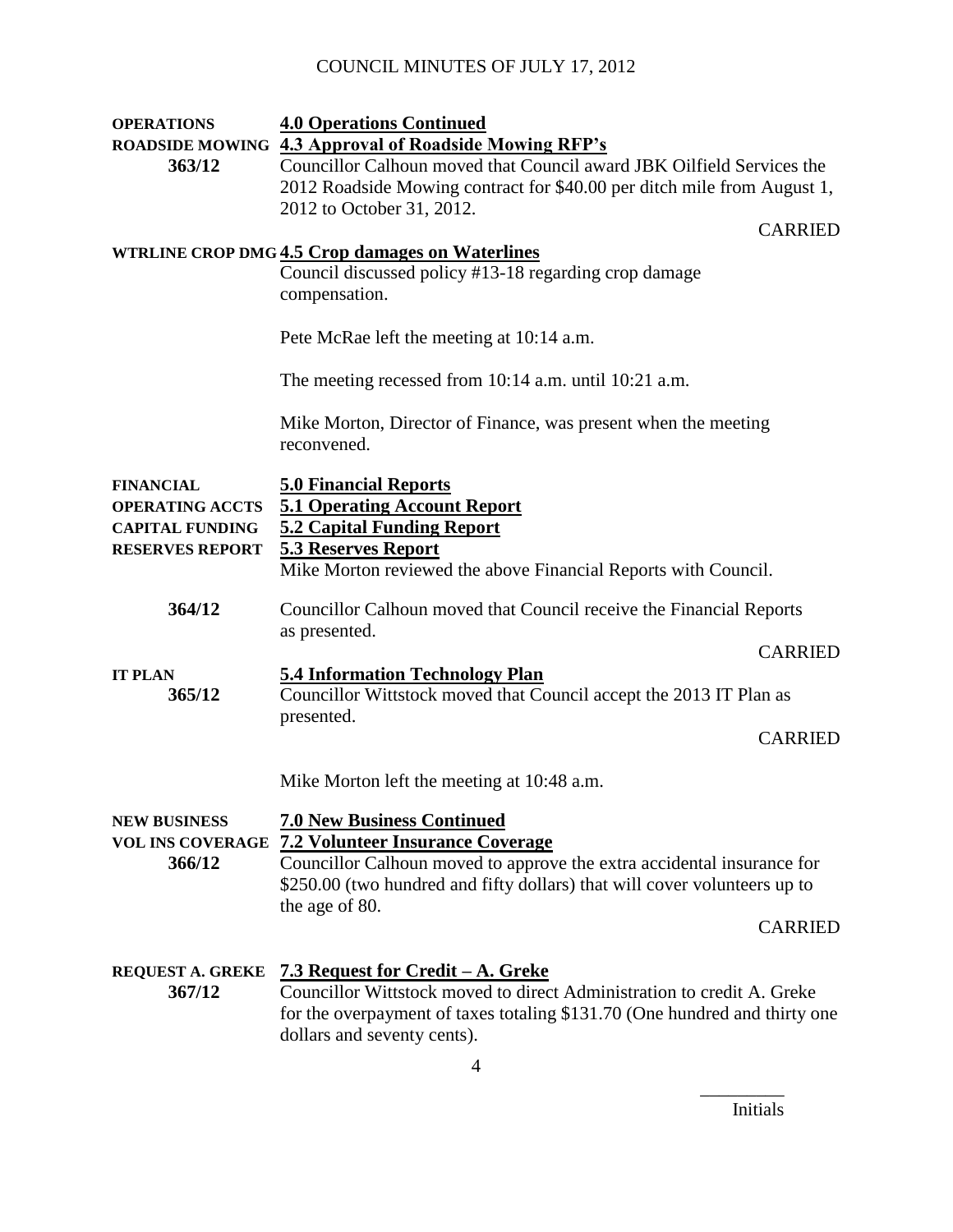## CARRIED

|                        | <b>COM DISCOV NIGHT 7.4 Community Discovery Night</b>                                                                                                                                                                                    |
|------------------------|------------------------------------------------------------------------------------------------------------------------------------------------------------------------------------------------------------------------------------------|
| 368/12                 | Councillor Calhoun moved that Council authorize the attendance of the                                                                                                                                                                    |
|                        | Reeve or designate at the Three Hills Community Discovery Night on                                                                                                                                                                       |
|                        | Wednesday September 5, 2012.                                                                                                                                                                                                             |
|                        | <b>CARRIED</b>                                                                                                                                                                                                                           |
|                        |                                                                                                                                                                                                                                          |
| <b>3-HILLS HEALTH</b>  | 7.5 Three Hills Health Initiative - Gala to raise funds for portable                                                                                                                                                                     |
| <b>INITIATIVE GALA</b> | ultrasound machine                                                                                                                                                                                                                       |
| 369/12                 | Councillor Calhoun moved that Council approve a donation of \$5000.00<br>to the Three Hills Health Initiative Charity Gala as a sponsor of the Trip<br>Raffle or the Dinner, with funds to come from Medical Reserves.<br><b>CARRIED</b> |
| <b>COM INFRA</b>       | <b>7.6 Community Infrastructure Improvement Fund</b>                                                                                                                                                                                     |
|                        | <b>IMPROVEMNT FUND</b> Reeve Long moved that Council approve submitting the Keiver's Lake                                                                                                                                                |
| 370/12                 | Campground project for funding under the Community Infrastructure                                                                                                                                                                        |
|                        | Improvement Fund.                                                                                                                                                                                                                        |
|                        | <b>CARRIED</b>                                                                                                                                                                                                                           |
|                        |                                                                                                                                                                                                                                          |
| <b>STARLAND CNTY</b>   | <b>7.7 Starland County Grand Opening of the renovated Administration</b>                                                                                                                                                                 |
| 371/12                 | <b>Office</b><br>Councillor Hoppins moved that Council authorize attendance for those                                                                                                                                                    |
|                        | wishing to attend Starland County Grand Opening of the renovated                                                                                                                                                                         |
|                        | Administration Office on Thursday, August 2, 2012.                                                                                                                                                                                       |
|                        | <b>CARRIED</b>                                                                                                                                                                                                                           |
|                        |                                                                                                                                                                                                                                          |
| <b>COUNCIL REPORTS</b> | <b>8.0 Council and Committee Reports</b>                                                                                                                                                                                                 |
| <b>TROCHU PRADE</b>    | 8.1 Trochu Parade- a picture was provided by Councillor Hoppins of the                                                                                                                                                                   |
|                        | Kneehill County Float put into the July 1, 2012 Trochu Parade.                                                                                                                                                                           |
| <b>BMO FARM FMLY</b>   | <b>8.2 BMO Farm Family Award-</b> Written report by Reeve Long on                                                                                                                                                                        |
|                        | attending the Farm Family Awards presentation with the Hogg family at                                                                                                                                                                    |
|                        | the Stampede.                                                                                                                                                                                                                            |
|                        |                                                                                                                                                                                                                                          |
|                        | Debi Moon left the meeting at 11:28 a.m.                                                                                                                                                                                                 |
| <b>DRUM WASTE</b>      | 8.3 Drumheller & District Solid Waste Association - Written report by                                                                                                                                                                    |
|                        | Councillor Calhoun on the Annual General Meeting held on June 21,                                                                                                                                                                        |
|                        | 2012. Next meeting will be on August 16, 2012.                                                                                                                                                                                           |
|                        |                                                                                                                                                                                                                                          |
| <b>BLDG</b>            | FCSS TOUR OF PROV 8.4 Kneehill Regional FCSS Tour of Provincial Building - Written<br>report by Councillor Calhoun.                                                                                                                      |
|                        |                                                                                                                                                                                                                                          |

Initials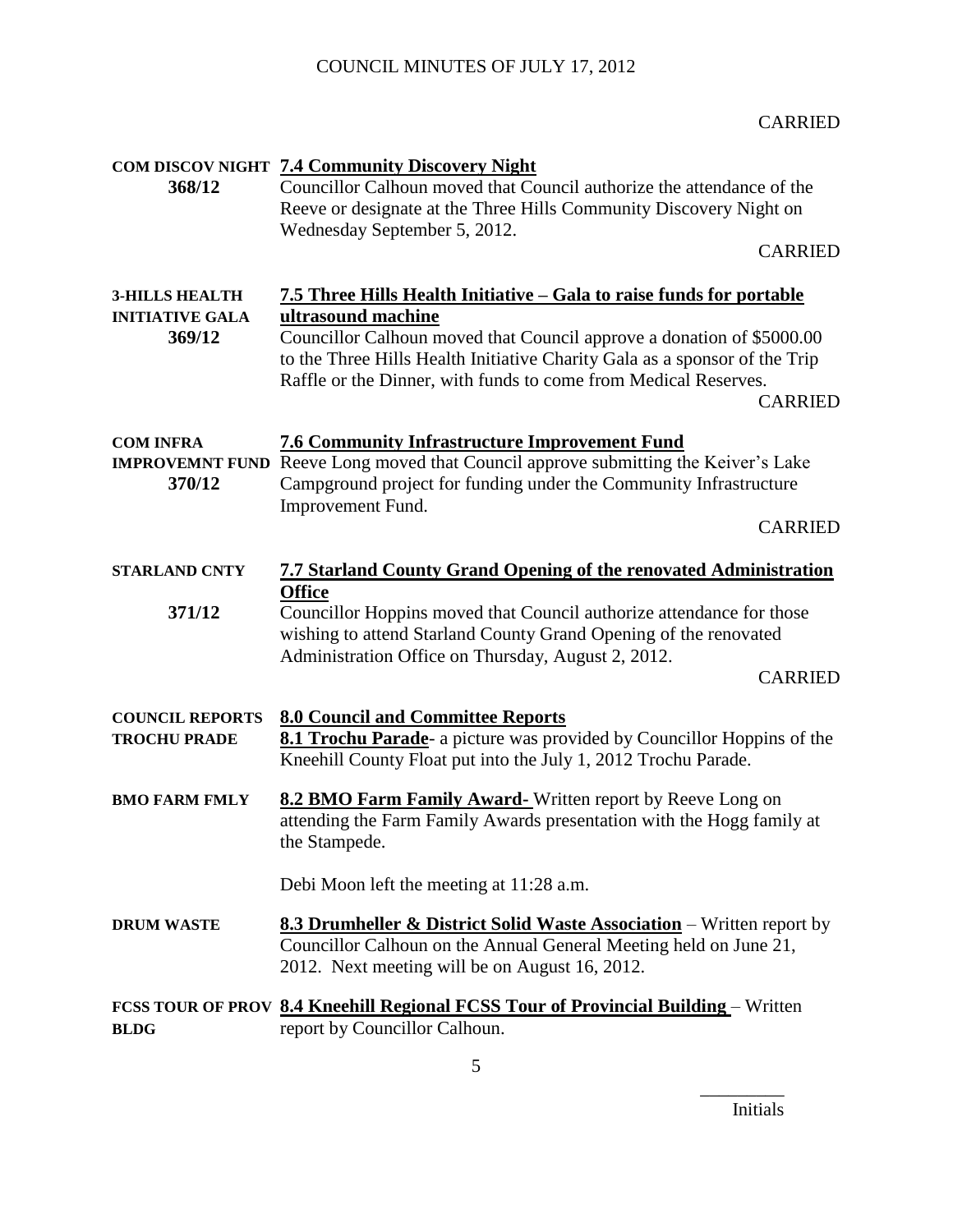## **BDLANDS COM 8.5 Badlands Community Facility Grand Opening** - Verbal report by **FACILITY** Reeve Long on attending the Grand Opening on July 4, 2012.

**ASB SUMMER TOUR 8.6 Agriculture Service Board Summer Tour** – Written reports from Councillor Hoppins and Councillor Painter on the Agriculture Service Board Summer tour which was held on July 9-13, 2012 and was organized by Northern Sunrise County and The MD of Smoky River.

#### **KNEEHILL HOUSING 8.7 Kneehill Housing** – Written report from Councillor Calhoun

**372/12** Councillor Hoppins moved that Council receive the Council and Committee Reports as presented.

CARRIED

The meeting recessed from 12:00 p.m. until 1:22 p.m.

**CORRESPONDENCE 9.0 Correspondence Report 373/12** Councillor Holsworth moved the Council receive the Correspondence Report.

CARRIED

Council directed Administration to look into the assessment of certain industrial/commercial sites.

## **BUS PENDING 10.0 Council Business Pending & Summary Reports 374/12** Councillor Wittstock moved that Council receive the Business Pending and Summary reports.

CARRIED

Council directed Administration to come up with a plan for the landscaping in the front of the Kneehill Administration Building.